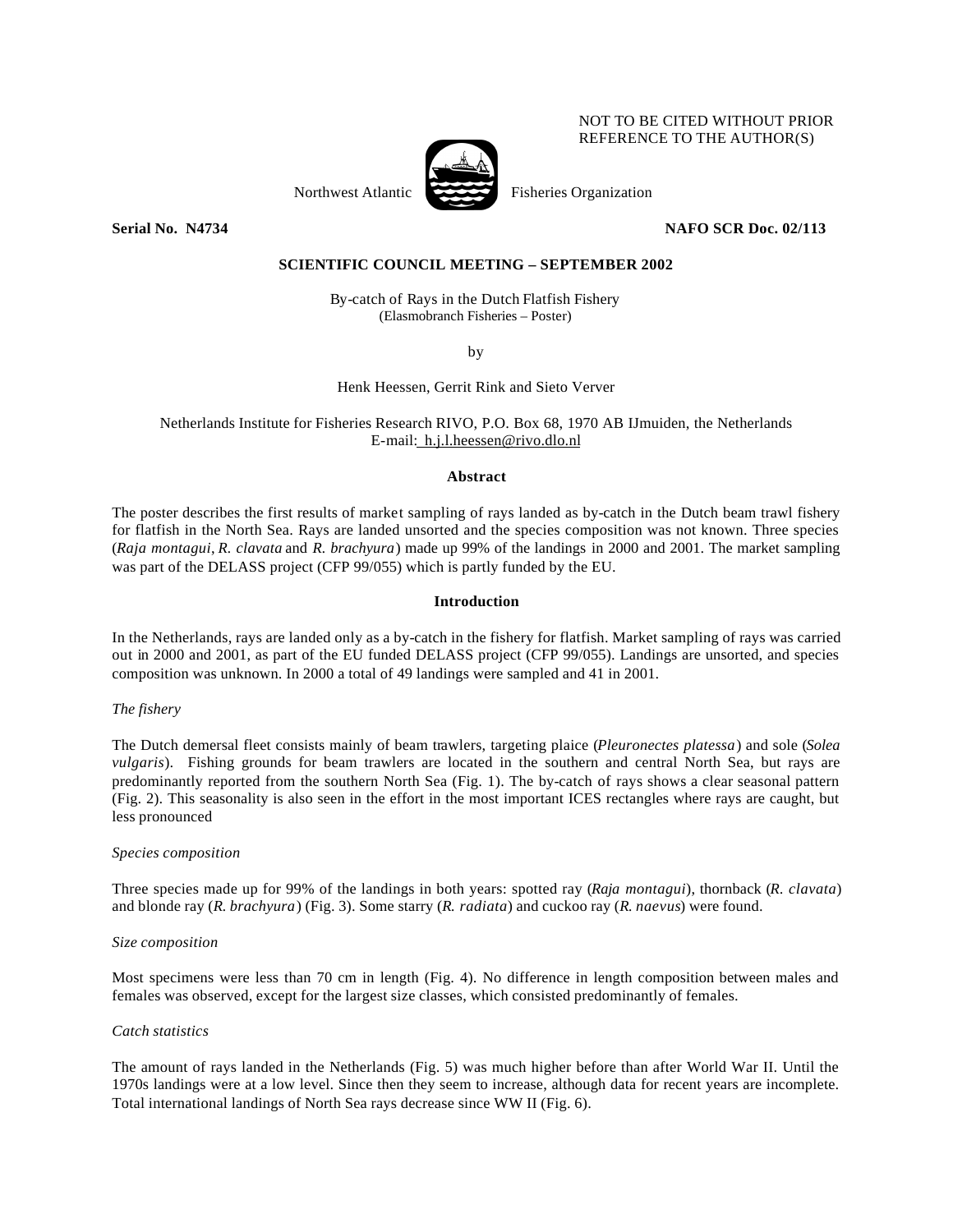## **Discussion**

- Blonde rays occur in commercial landings but not in survey catches. This is possibly due to the lighter gear used in research surveys.
- The seasonality in landings may partly be due to inshore migration during quarters 2 and 3.
- In the southern North Sea rays mainly occur off the English east coast. Commercial catches are reported from further off-shore than survey catches (Walker and Heessen 1996).

#### **References**

Walker P.A., and H.J.L. Heessen 1996. Long-term changes in ray populations in the North Sea. *ICES Journal of Marine Science* 1085-1093.



Fig. 1. Reported catches of rays in 2001 by ICES rectangle.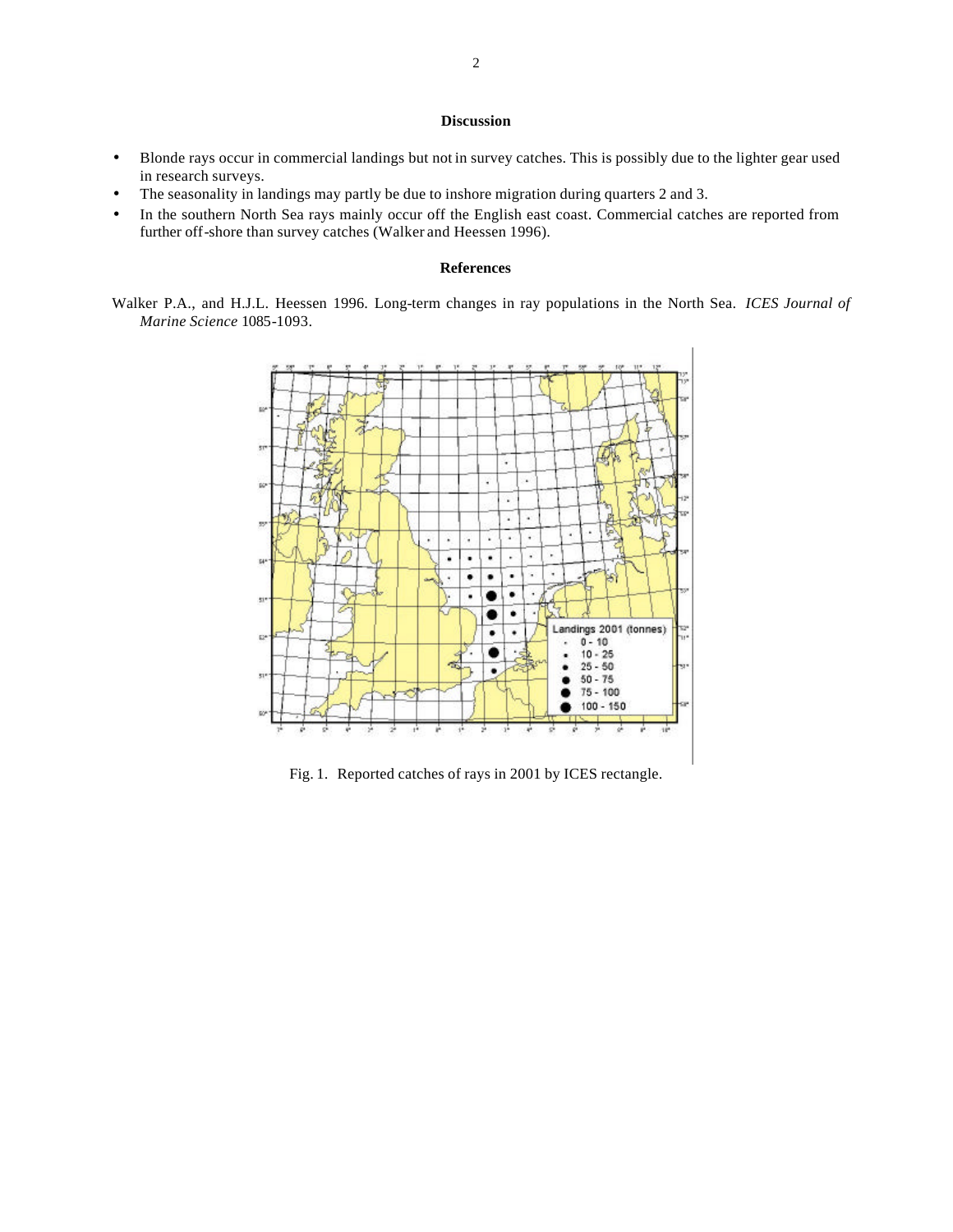

Fig. 2. Monthly landings of rays in the Netherlands and average beam trawl effort in the most important ICES rectangles.



Fig. 3. Species composition of landings by weight in 2001.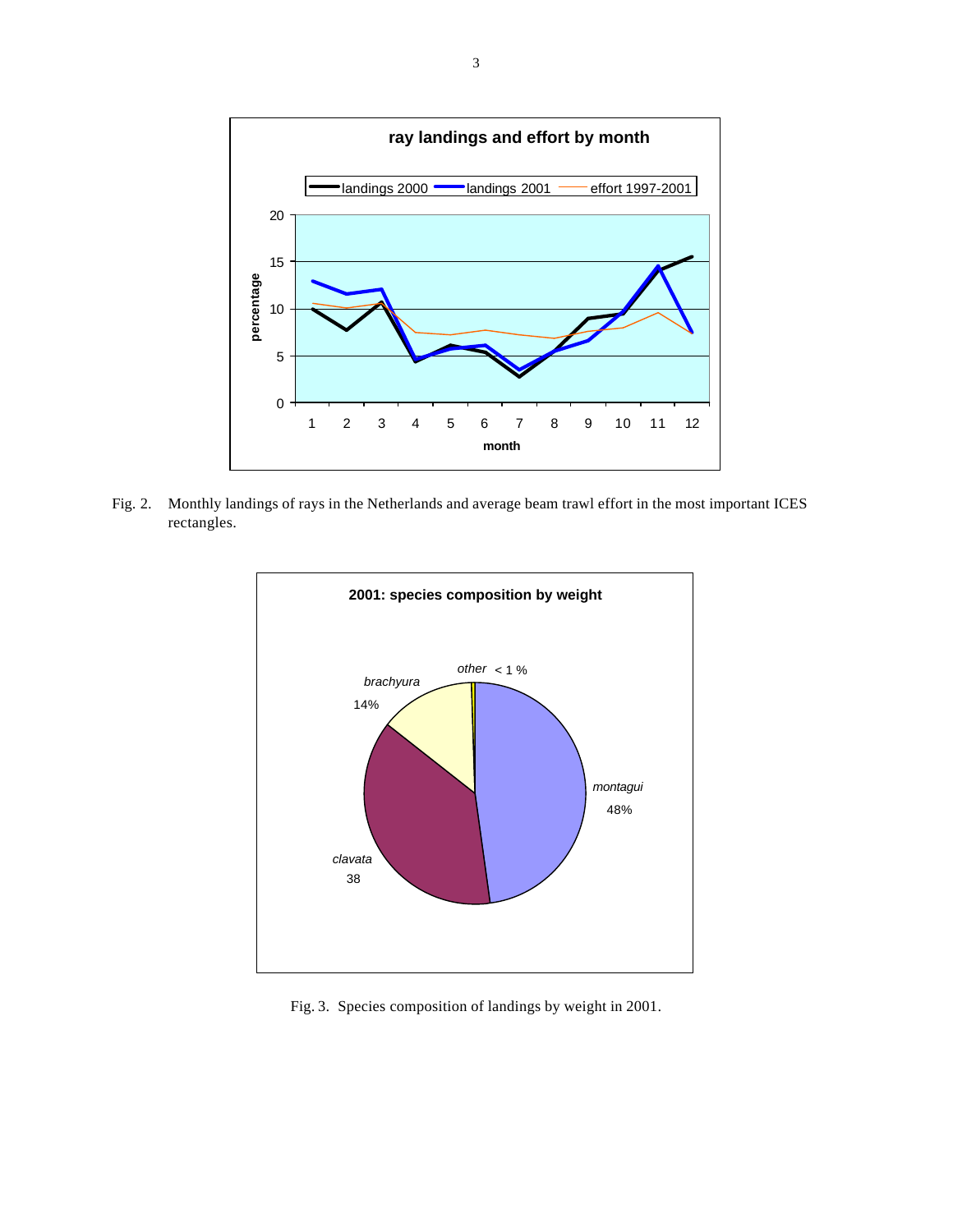





Fig. 4. Length composition of rays in 2000 and in 2001.